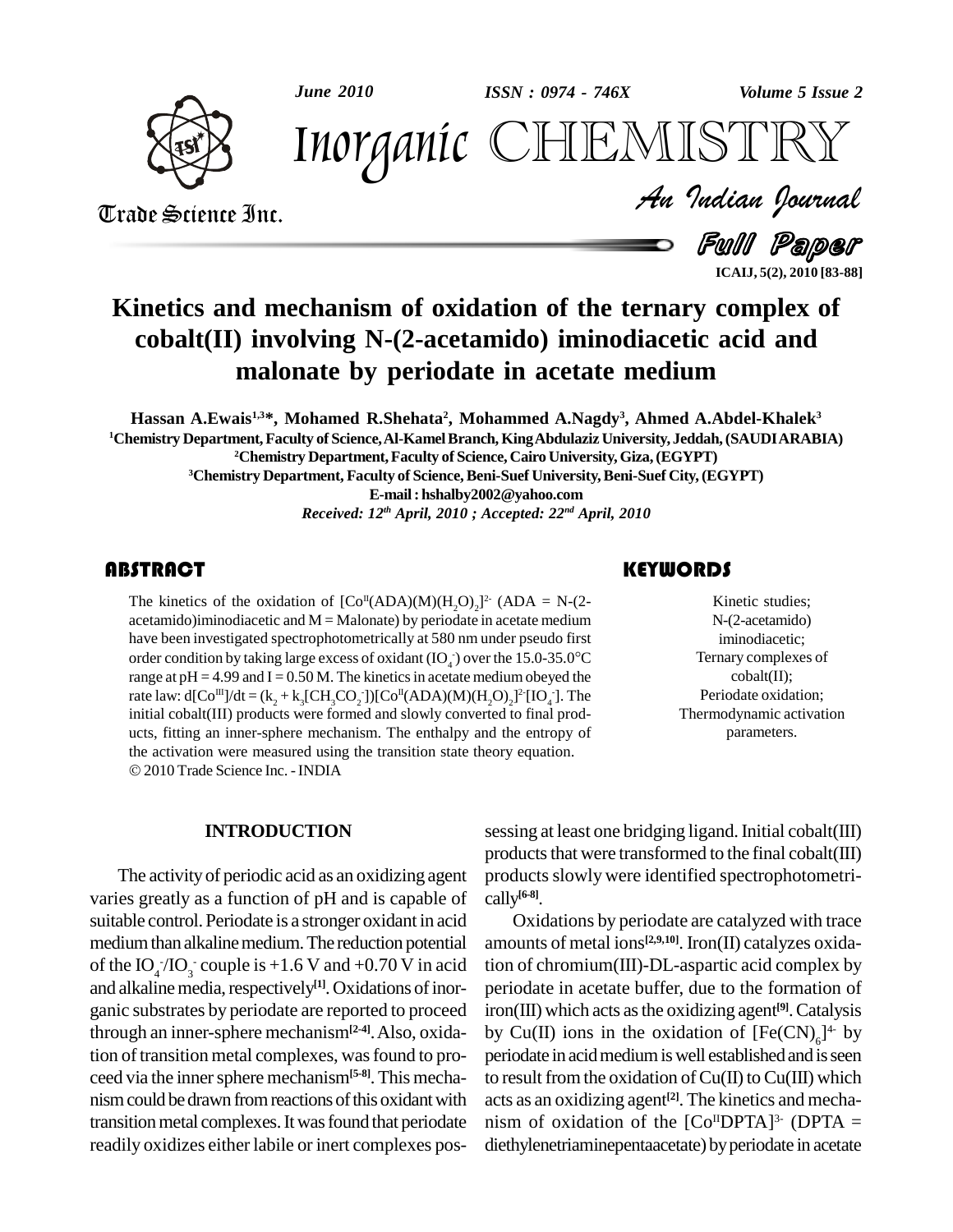## Full Paper

medium in the presence of  $Mn(II)$  as a catalyst were investigated<sup>[10]</sup>. It is observed that an initial cobalt(III) product is not formed and the oxidation process being outer-sphere so, the only final product  $[Co<sup>III</sup>DTPA]<sup>2</sup>$ was produced **[10]**.

The kinetics of oxidation of cobalt(II) complexes of propylene- diaminetetraacetate (PDTA) **[11]**, 1,3 diamino-2-hydroxypro panetetraacetate (HPDTA) **[11]**, trimethylenediaminetetraacetate (TMDTA) **[12]** and diamino-2-hydroxypro panetetraacetate (HPDTA)<sup>[11]</sup>,<br>trimethylenediaminetetraacetate (TMDTA)<sup>[12]</sup> and<br>ethyleneglycol, bis(2-aminoethyl) ether, N, N, N', N'tetraacetate (EGTA) **[12]** by periodate in aqueous me dium have been investigated. In all cases, the electron transfer takes place through an inner-sphere mecha nism and gave onlythe final product **[11,12]**.

Kinetics and mechanism of the oxidation of a ternary complexes,  $[Co<sup>H</sup>(nta)(S)(H<sub>2</sub>O)<sub>2</sub>]^{3-[13]}$  (S = succinate) and  $[Co<sup>{II}</sup>(nta)(M)(H<sub>2</sub>O)]<sup>3-[13]</sup>(M = malonate) by  $\frac{ADA}{NaCo}$$ periodate were studied.The initial cobalt(III) products were formed and changed slowly to final cobalt(III) products. It is proposed that the reaction obeys an in-<br>ner-sphere mechanism which suggested that the rela-<br> $\frac{1}{2}$  in the 3405-3155 cm<sup>-1</sup> region, were attributed to  $v(OH)$ tively faster rates of ring closure were compared to the oxidation step **[13]**.

In this paper, the kinetics of oxidation of  $[Co<sup>H</sup>(ADA)(M)(H<sub>2</sub>O)<sub>2</sub>]$ <sup>2</sup> (ADA = N-(2-acetamido) ing iminodiacetic and  $M =$ Malonate) by periodate are reported in order to study the effect of malonate as a secondary ligand on the stability of  $[Co<sup>{II}</sup>(ADA)$ - **Kin**  $(H_2O)_3]^{[14]}$  towards oxidation.

### **EXPERIMENTAL**

### **Materials and solutions**

accurate weighing and wrapped in aluminum foil to avoid The val *Indian Indian Indian*<br> *Indian Indian*<br> *Indian Indian*<br> *Inorganic* CHEMISTRY<br> *Inorganic* CHEMISTRY All chemicals used in this study were of reagent grade (Analar,BDH,Sigma).Cobalt(II)nitrate solution was standardized volumetrically against EDTA<sup>[15]</sup>. Buffer solutions were prepared from acetic acid and sodium acetate of known concentrations. NaNO<sub>3</sub> was used to adjust ionic strength in the different buffered solutions. Doubly distilled water was used in all kinetic runs.A stock solution of NaIO<sub>4</sub> (Aldrich) was prepared by photochemical decomposition **[16]**.

 $\text{Na}_2[\text{Co}^{II}(\text{ADA})(\text{M})(\text{H}_2\text{O})]$  was prepared using the where same procedure used for the preparation of  $Co<sup>H</sup>$ - respe



**Figure 1 : Change in absorbance as a function oftime curves (1)-(8) were recorded at 5, 10, 20, 30, 40, 60, 90 and 120 min. respectively fromthe time ofinitiation ofthe reaction; curve (9) representsthe final products**

ADA**[14]**. (Found: C, 27.01; H, 3.57; N, 7.04.  $\rm Na_2Co^{\rm IIC}_9H_{12}N_2O_9Calcd.$ : C, 25.96; H, 3.85; N, 6.73 %). To confirm the formula of the complex, i.r. spectra<br>and t.g.a. data were recorded. In the IR spectrum, bands<br>in the 3405-3155 cm<sup>-1</sup> region, were attributed to  $v(OH<sup>-</sup>)$ and t.g.a. data were recorded. In the IR spectrum, bands of the coordinated water molecule. The OH- band disappeared and a new COO- band appeared in the 1422- 1400cm<sup>-1</sup> region. The thermogram of the complex shows that weight loss  $(34.74\%)$  begins at 292C corresponding to the loss of one coordinated water molecule and three molecules of  $CO$ , (Calcd.: 36.05 %).

### **Kinetic procedures**

The reaction rates were measured by monitoring the absorbance of the  $Co^{\text{III}}$ -complex at 565nm on a Milton  $&$  Roy SP 601 spectrophotometer. The pH of the reaction mixture was measured using a G-C825 pH-meter. The temperature of the cuvette compartment too was maintained at the required temperature by a circulatory water arrangement from a Thermostate (Gallen Kamp Griffin, BGL 240 V).

Pseudo-first order conditions were maintained in (Gallen Kamp Griffin, BGL 240 V).<br>
Pseudo-first order conditions were maintained in<br>
all runs by the presence of a large excess of  $IO_4$  (>10fold). The ionic strength was kept constant by addition of NaNO<sub>2</sub> solution. The pH of the reaction mixture was found to be always constant during the reaction run. The values of pseudo-first order rate constant  $k_{\text{obs}}$  were The values of pseudo-first order<br>obtained from the slopes of  $ln(A_0)$ obtained from the slopes of  $\ln(A_{\infty}-A_{\cdot})$  versus time plots,<br>where  $A_{\cdot}$  and  $A_{\infty}$  are absorbance at time t and infinity,<br>respectively. Enthalpy of activation ( $\Delta H^*$ ) and entropy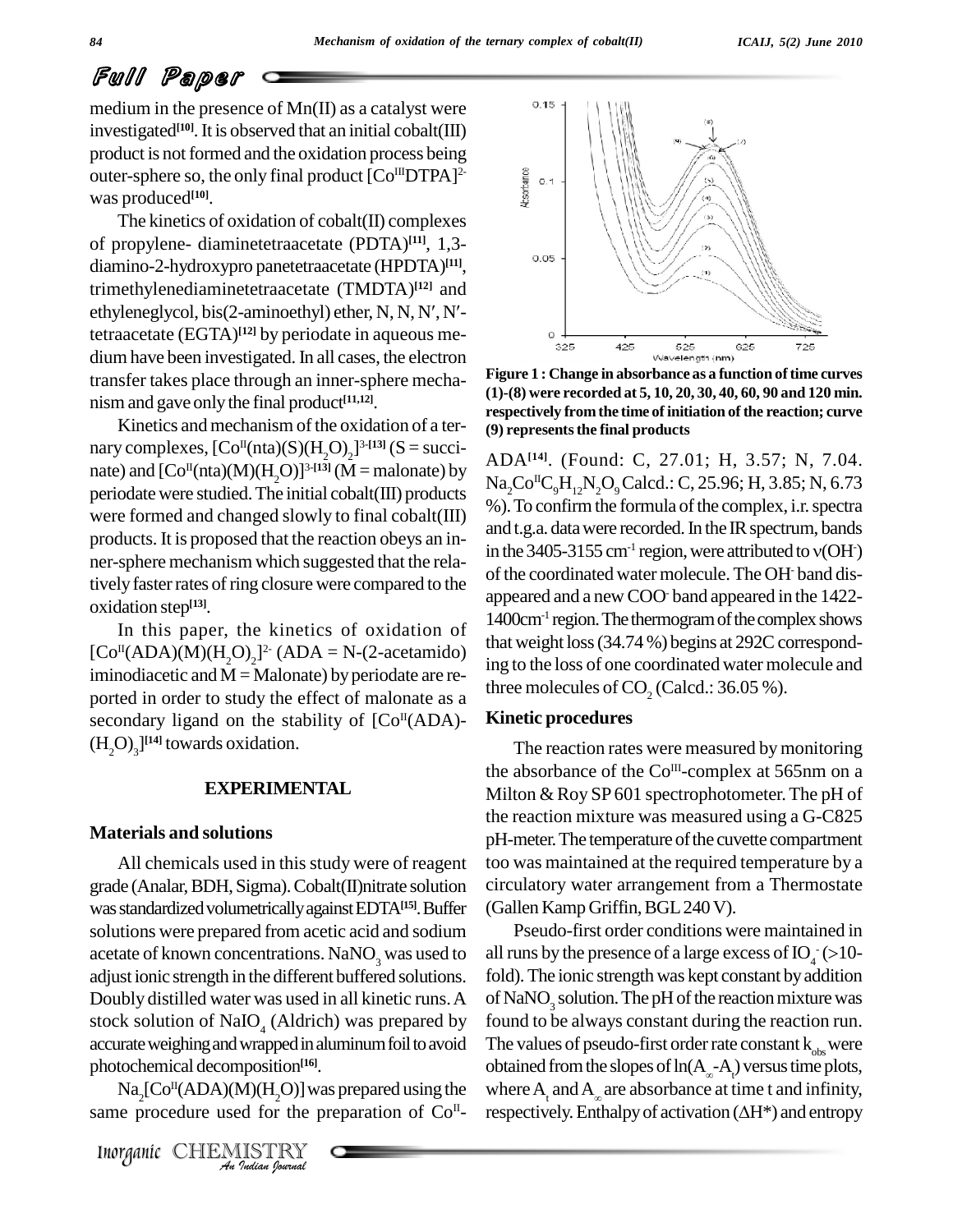

peratures<br>of activation ( $\Delta S^*$ ) have been calculated by plotting ln **Figure** 2 **: Dependence** of **K**<sub>1</sub> on [CH<sub>3</sub>CO<sub>2</sub>] at different tem-

k/Tversus 1/TusingEyring equation: **ln k/T <sup>=</sup> ln K/h <sup>+</sup> S\*/R-H\*/RT**

where:  $k =$  the rate constant,  $K =$  the Boltzman con- $\ln k/T = \ln K/h + \Delta S^* / R - \Delta H^* / R T$ <br>where: k = the rate constant, K = the Boltzman con-<br>stant, h = the Plank's constant, R = universal gas con- inve stant and  $T = absolute$  temperature.

### **Oxidation products**

The UV-visible absorption spectra of complexes and the oxidation products of complexes (Figure 1) were recorded on a JASCO UV-530 spectrophotom eter as a function of time over the 325-725nm range spectrophotometer asshown in figure 1.The maxima and molar absorption coefficients of final cobalt(III) spectrophotometer as shown in figure 1. The maxima ab<br>and molar absorption coefficients of final cobalt(III) star-<br>product at pH = 4.99 were  $\varepsilon_{max}^{572}$  = 124 mol<sup>-1</sup>cm<sup>-1</sup>dm<sup>3</sup>. hight

### **RESULTSAND DISCUSSION**

The kinetics of oxidation of the  $[Co<sup>{II}</sup>(ADA)(M)-$  cies  $(H_2O)_2^2$  by periodate were studied at fixed temperatures and ionic strength over a range of pH, periodate and complex concentrations.

Plots of  $ln(A_{\infty}-A_t)$  versus time were linear up to 86 results % of reaction. Pseudo-first order rate constants,  $k_{obs}$ , on acet obtained from the slopes of these plots are shown in 2 that t obtained from the slopes of these plots are shown in 21<br>TABLE 1. The constancy of  $k_{obs}$  over the complex con-<br>centration range  $(1.0-3.0)\times10^{-3}$  mol dm<sup>-3</sup>, shown in  $k_i$ <sup>-3</sup> mol dm<sup>-3</sup>, shown in  $\mathbf{k}_{1} = \mathbf{k}_{2} +$ TABLE 1 is in agreement with equation  $(1)$ .

### **d**[ $\text{Co}^{\text{III}}$ ]/**dt** = **k**<sub>obs</sub>[ $\text{Co}^{\text{II}}(\text{ADA})$  (**M**) (**H**<sub>2</sub>**O**)]<sup>2</sup> **2- (1)**

The dependence of  $k_{obs}$  on IO<sub>4</sub> was examined over etat  $d[Co<sup>m</sup>]/dt = k<sub>obs</sub>[Co<sup>n</sup>(ADA)(M)(H<sub>2</sub>O)]<sup>2</sup>$ <br>The dependence of  $k<sub>obs</sub>$  on  $IO<sub>4</sub>$  was examin<br>the concentration range (0.5-5.0)×10<sup>-2</sup> mol dm<sup>-1</sup> the concentration range  $(0.5-5.0)\times10^{2}$  mol dm<sup>-3</sup> at fixed d  $[Co<sup>II</sup>(ADA)(M)(H<sub>2</sub>O)]<sup>2</sup>$ , pH, ionic strength and tem-



**Figure 3 :Isokinetic relationship for the oxidation of ternary**  ${\bf cobalt}({\bf II})$   ${\bf complexes:}$   ${\bf (1)}$   $[{\bf Co^{\rm II}}\left({\bf nta}\right)\left({\bf bz}\right)\left({\bf H}_2{\bf O}\right)_2]^2$ ,  ${\bf (2)}$   $[{\bf CoII}]$ **(ADA)(M)(H2O)] 2-,(3)[CoII(nta)(ox)(H2O) <sup>2</sup>] 3-,(4)[CoII(nta)**  $($ **T** $)($ **H**<sub>2</sub>**O**)]<sup>3</sup>, (**5**)[Co**II**(**nta**)(**Ma**)(**H**<sub>2</sub>**O**)]<sup>3</sup>

perature. The results in TABLE 1 show that  $k_{obs}$  varies linearly with  $[IO_4]$  according to equation (2).

$$
\mathbf{k}_{obs} = \mathbf{k}_1 [\mathbf{IO}_4] \tag{2}
$$

. highly charged ions are reactants **[18]**. TABLE 1 indi- The dependence of the reaction rate on pH was investigated over the pH range 4.27-5.23. It was found that  $k_{obs}$  increases with increasing pH. The value of  $k_{obs}$  increased by ca. 30 % over one unit of pH increase when the ionic strength of  $0.5$  mol dm<sup>-3</sup> is made up with  $\text{NaNO}_3$ . It was decided to examine whether the apparent pH dependence arises from a medium effect, since ADA complexes of bivalent metals are not protonated in this pH range<sup>[17]</sup>. The proposed medium probably results from the breakdown of the principle of constant ionic strength, particularlywhen such large and cates that the rate of reaction increases with increasing ofionic strength.This phenomenon has been attributed to the fact that the reaction takes place between spe cies of the same charge.

Oxidation of  $\text{[Co}^{\text{II}}(\text{ADA})(\text{M})(\text{H}_2\text{O})_2]^2$  by periodate was carried out at constant pH and ionic strength using different acetate ion concentrations.The results in TABLE 2 and figure 2, show that  $k_1$  depends on acetate ion concentration. It can be seen from figure 2 that the variation of  $k_1$  with  $\text{[CH}_3\text{CO}_2^-$ ] is described by equation (3) at the temperature employed.

$$
\mathbf{k}_1 = \mathbf{k}_2 + \mathbf{k}_3 \left[ \mathbf{C} \mathbf{H}_3 \mathbf{C} \mathbf{O}_2 \right] \tag{3}
$$

 $DA(M)(H_2O)_2l^2$  by  $IO_4$  in ac-<br>by equation (4).<br> $CO_2$ <sup>1</sup>)<br> $M)(H_2O)l^2[IO_4]$  (4)<br>Inorganic CHEMISTRY From equations (1), (2) and (3) the rate law for the oxidation of  $\text{[Co}^{\text{II}}(\text{ADA})(\text{M})(\text{H}_2\text{O})_2]^2$  by  $\text{IO}_4^-$  in acetate medium is given by equation (4).

$$
d[Com]/dt = (k2 + k3[CH3CO2])
$$

$$
[\text{Co}^{\text{II}}(\text{ADA})(\text{M})(\text{H}_2\text{O})]^2[\text{IO}_4] \tag{4}
$$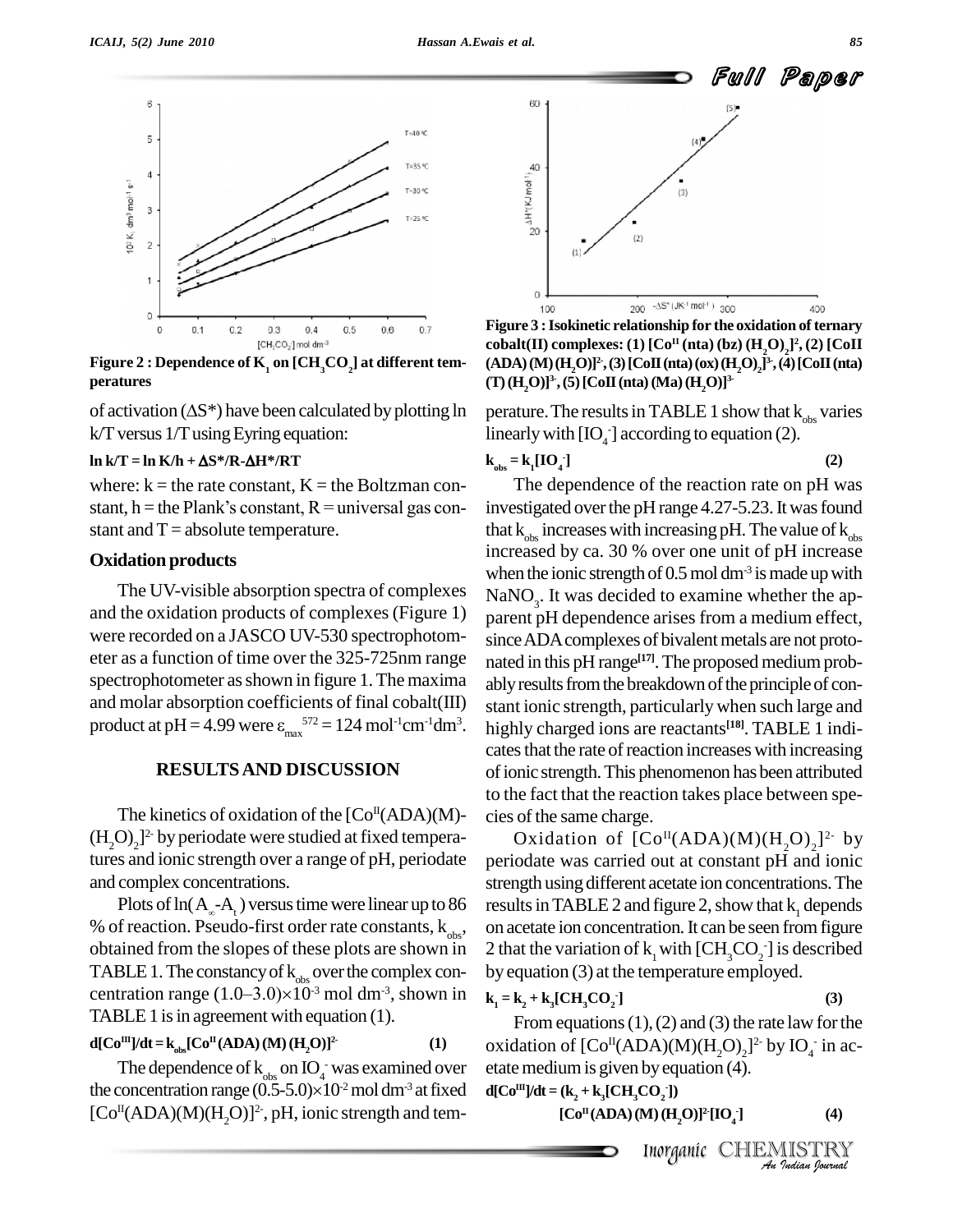# Full Paper

**TABLE 1 :** Dependence of the  $\text{[Co}^{\text{II}}(\text{ADA})(\text{M})(\text{H}_2\text{O})\text{]}^2/\text{IO}_4$  re- TA **action rate on**  $[Co^{II}(ADA)(M)(H_2O)]^2$ ,  $[IO_4]$  and  $pH$  at  $I = 0.50$  = 0.50 **TABLE 1 : Dependence of the [<br>action rate on**  $[Co<sup>H</sup>(ADA)(M)(I)]$ **<br>mol dm<sup>-3</sup> and T = 25.0°** 

| pН   | I mol<br>$dm^{-3}$ | $10^3[Co^{\text{II}}(\text{nta})(\text{bz})(\text{H}_2\text{O})_2]^2$<br>$\mathrm{mol}\ \mathrm{dm}^{-3}$ | 10 <sup>2</sup><br>$[IO_4]$<br>$mol \, \text{dm}^3$ | $10^4$ $k_{obs}$ s <sup>-1</sup> | $10^2$ k <sub>1</sub><br>$dm3$ mol <sup>-</sup><br>$1_{S}^{-1}$ |
|------|--------------------|-----------------------------------------------------------------------------------------------------------|-----------------------------------------------------|----------------------------------|-----------------------------------------------------------------|
| 4.99 | 0.50               | 1.00                                                                                                      | 5.00                                                |                                  | $9.37\pm0.09$ 1.87 $\pm0.02$                                    |
|      |                    |                                                                                                           | 4.00                                                |                                  | $7.87\pm0.08$ 1.96 $\pm0.02$                                    |
|      |                    |                                                                                                           | 3.00                                                |                                  | $5.33 \pm 0.05$ 1.78 $\pm 0.02$                                 |
|      |                    |                                                                                                           | 2.00                                                |                                  | $4.07\pm0.04$ 2.03 $\pm0.02$                                    |
|      |                    |                                                                                                           | 1.50                                                |                                  | $2.83 \pm 0.03$ 1.88 $\pm 0.02$                                 |
|      |                    |                                                                                                           | 1.00                                                |                                  | $1.80\pm0.02$ $1.80\pm0.01$                                     |
|      |                    |                                                                                                           | 0.50                                                | $0.81 \pm 0.01$ 1.62 $\pm 0.01$  |                                                                 |
|      |                    | 1.50                                                                                                      | 2.00                                                |                                  | $3.83\pm0.04$ 1.91 $\pm0.02$                                    |
|      |                    | 2.00                                                                                                      | 2.00                                                |                                  | $4.33\pm0.03$ 2.16 $\pm0.02$                                    |
|      |                    | 2.50                                                                                                      | 2.00                                                |                                  | $4.23 \pm 0.04$ 2.11 $\pm 0.02$                                 |
|      |                    | 3.00                                                                                                      | 2.00                                                |                                  | $4.07\pm0.05$ 2.03 $\pm0.02$                                    |
| 4.27 |                    |                                                                                                           | 2.00                                                |                                  | $2.63\pm0.02$ 1.31 $\pm0.01$                                    |
| 4.45 |                    |                                                                                                           | 2.00                                                |                                  | $2.94\pm0.03$ 1.47 $\pm0.02$                                    |
| 4.63 |                    |                                                                                                           | 2.00                                                |                                  | $3.32\pm0.03$ 1.66 $\pm0.02$                                    |
| 5.23 |                    |                                                                                                           | 2.00                                                |                                  | $4.05\pm0.06$ 2.02 $\pm0.03$                                    |
| 4.99 | 0.30               |                                                                                                           | 2.00                                                |                                  | $2.67\pm0.04$ 1.33 $\pm0.02$                                    |
|      | 0.40               |                                                                                                           | 2.00                                                |                                  | $3.84\pm0.03$ 1.92 $\pm0.02$                                    |
|      | 0.60               |                                                                                                           | 2.00                                                |                                  | $4.76 \pm 0.06$ 2.38 $\pm 0.03$                                 |

 $(k_1 = k_{obs}/[IO_4])$ 

The values of  $k_2$  and  $k_3$  collected in TABLE 3 at the temperature usedwere obtained fromthe intercepts and the slopes respectively of figure 2. The enthalpy of the temperature used were obtain<br>and the slopes respectively of figure activation  $\Delta H_2^*$  and  $\Delta H_3^*$  asset activation  $\Delta H_2^*$  and  $\Delta H_3^*$  associated with  $k_2$  and  $k_3$ ,<br>were calculated from the Eyring equation as 48.2±1.4<br>and 23.00±2.0 kJmol<sup>-1</sup>, respectively. The correspondand the slopes respectively of figure 2. The enthalpy of<br>activation  $\Delta H_2^*$  and  $\Delta H_3^*$  associated with  $k_2$  and  $k_3$ ,<br>were calculated from the Eyring equation as 48.2±1.4 -1 ,respectively.The correspondwere calculated from the Eyring equation as  $48.2\pm1.4$ <br>and  $23.00\pm2.0$  kJmol<sup>-1</sup>, respectively. The correspond-<br>ing entropies of activation  $\Delta S_2^*$  and  $\Delta S_3^*$  were calcuand 23.00±2.0 kJmol<sup>-1</sup>, respectively. The correspo<br>ing entropies of activation  $\Delta S_2^*$  and  $\Delta S_3^*$  were cal<br>lated as -127.2±4.8 and -196.5±8.5 JK<sup>-1</sup> mol<sup>-1</sup> resp lated as -127.2±4.8 and -196.5±8.5 JK<sup>-1</sup> mol<sup>-1</sup> respec-

tively.<br>The ternary cobalt(II) complex of ADA may be formulated as  $[Co<sup>II</sup>(ADA)(M)(H<sub>2</sub>O)]<sup>2</sup>$ , where ADA is functioning as tridentate ligand and malonate as bidentate ligand. The lability of cobalt $(II)$  reactant and the inertness of cobalt(III) product could be utilized as a diag nostic tool for ascertaining inner-sphere electron transfer **[4,7-9]**.

the presence of acetate ions proceeds via initial forma-*Indian*<br> *Indian*<br> *Indian*<br> *Indian*<br> *Indian fourwal* Periodate oxidation of  $[Co<sup>H</sup>(ADA)(M)(H<sub>2</sub>O)]<sup>2</sup>$  in tion of cobalt(III) products changing slowly to final  $\text{cobalt(III)}$  products. The rate of reaction increases with increasing acetate concentration (TABLE 2), indicating the ace  $[Co<sup>II</sup>(ADA)(M)(H<sub>2</sub>O)]<sup>2-</sup>$  and  $[Co<sup>II</sup>(ADA)(M)(CH<sub>3</sub>-$  entr

Inorganic CHEMISTRY

**TABLE 2 : Variation** of  $\mathbf{k}_1$  with acetate ion concentration at **I**  $= 0.50$  mol dm<sup>-3</sup>, pH = 4.99 and different temperatures.  $(k_1 =$  $k_{obs} / [IO_4^-]$ 

| vvə            |                                                                         |                 |                 |                 |  |
|----------------|-------------------------------------------------------------------------|-----------------|-----------------|-----------------|--|
| $[CH_3CO_2]$   | $10^2$ k <sub>1</sub> dm <sup>3</sup> mol <sup>-1</sup> s <sup>-1</sup> |                 |                 |                 |  |
| $mol.dim^{-3}$ | $T = 25.0$ °C                                                           | $T = 30.0$ °C   | $T = 35.0$ °C   | $T = 40.0$ °C   |  |
| 0.05           | $0.60 \pm 0.01$                                                         | $0.77 \pm 0.02$ | $1.10 \pm 0.02$ | $1.48 \pm 0.03$ |  |
| 0.10           | $0.93 \pm 0.02$                                                         | $1.28 \pm 0.03$ | $1.58 \pm 0.03$ | $2.01 \pm 0.04$ |  |
| 0.20           | $1.22 \pm 0.02$                                                         | $1.62 \pm 0.03$ | $2.10\pm0.04$   | $2.52\pm0.05$   |  |
| 0.30           | $1.58 \pm 0.03$                                                         | $2.16\pm0.04$   | $2.61 \pm 0.05$ | $3.10\pm0.06$   |  |
| 0.40           | $1.99 \pm 0.04$                                                         | $2.48\pm0.05$   | $3.10\pm0.07$   | $3.70\pm0.07$   |  |
| 0.50           | $2.38\pm0.04$                                                           | $3.00 \pm 0.05$ | $3.70 \pm 0.07$ | $4.40\pm0.08$   |  |
| 0.60           | $2.70 \pm 0.05$                                                         | $3.48 \pm 0.06$ | $4.20 \pm 0.08$ | $4.90 \pm 0.09$ |  |

 $\frac{0.60}{100}$   $\frac{2.70 \pm 0.05}{2.70 \pm 0.05}$   $\frac{3.48 \pm 0.06}{2.70 \pm 0.08}$   $\frac{4.20 \pm 0.08}{2.70 \pm 0.09}$ <br>CO<sub>2</sub>)]<sup>3-</sup> are the reactive species. Coordination of acetate to  $[{\rm Co}^{\rm II}({\rm ADA})({\rm M})({\rm H}_{2}{\rm O})]^{2}$  prior to oxidation by periodate .The rate law obtained also requires acetate in a step preceding the rate-determining one.

The mechanism of the  $\rm [Co^II(ADA)(M)(H_2O)]^2$  oxidation by periodate in acetate medium may be described byfollowingequations:

**[Co II(ADA)(M)(H2O)] 2- +[CH3CO2] - [Co II(ADA)(M)(CH3CO2)] <sup>3</sup> - +H2OK<sup>1</sup> (5) [Co II(ADA)(M)(H2O)] 2- +IO<sup>4</sup> - [Co II(ADA)(M)(OIO3)] 3-+H2OK<sup>2</sup> (6) [Co II(ADA)(M)(CH3CO2)] 3- + IO<sup>4</sup> - [Co II(ADA)(M)(CH3CO2)(OIO3)] 4- +H2OK<sup>3</sup> (7) [Co II(ADA)(M)(OIO3)] 3- [Co III(ADA)(M)(OIO3)] 2-k<sup>4</sup> (8) [Co II(ADA)(M)(CH3CO2)(OIO3)] 4- [Co III(ADA)(M)(CH3CO2)(OIO3)] 3- k<sup>5</sup> (9)**

Assuming that  $K_1$ ,  $K_2$  and  $K_3$  are small, the rate law given by equation  $(10)$ , which is consistent with the experimental results, is derived from the above mechanism.

$$
d[CoH]/dt = {k4K2+k5K1K3[CH3CO2]}[CoH(ADA)(M)(H2O)]2
$$
 (10)

A comparison of equations  $(4)$  and  $(10)$  shows that  $k_2 = k_4 K_2$  and  $k_3 = k_5 K_1 K_3$ .

An inner-sphere mechanism is proposed for both the acetate dependent and independent pathways. The entry of acetate in one reaction pathway is not surpris-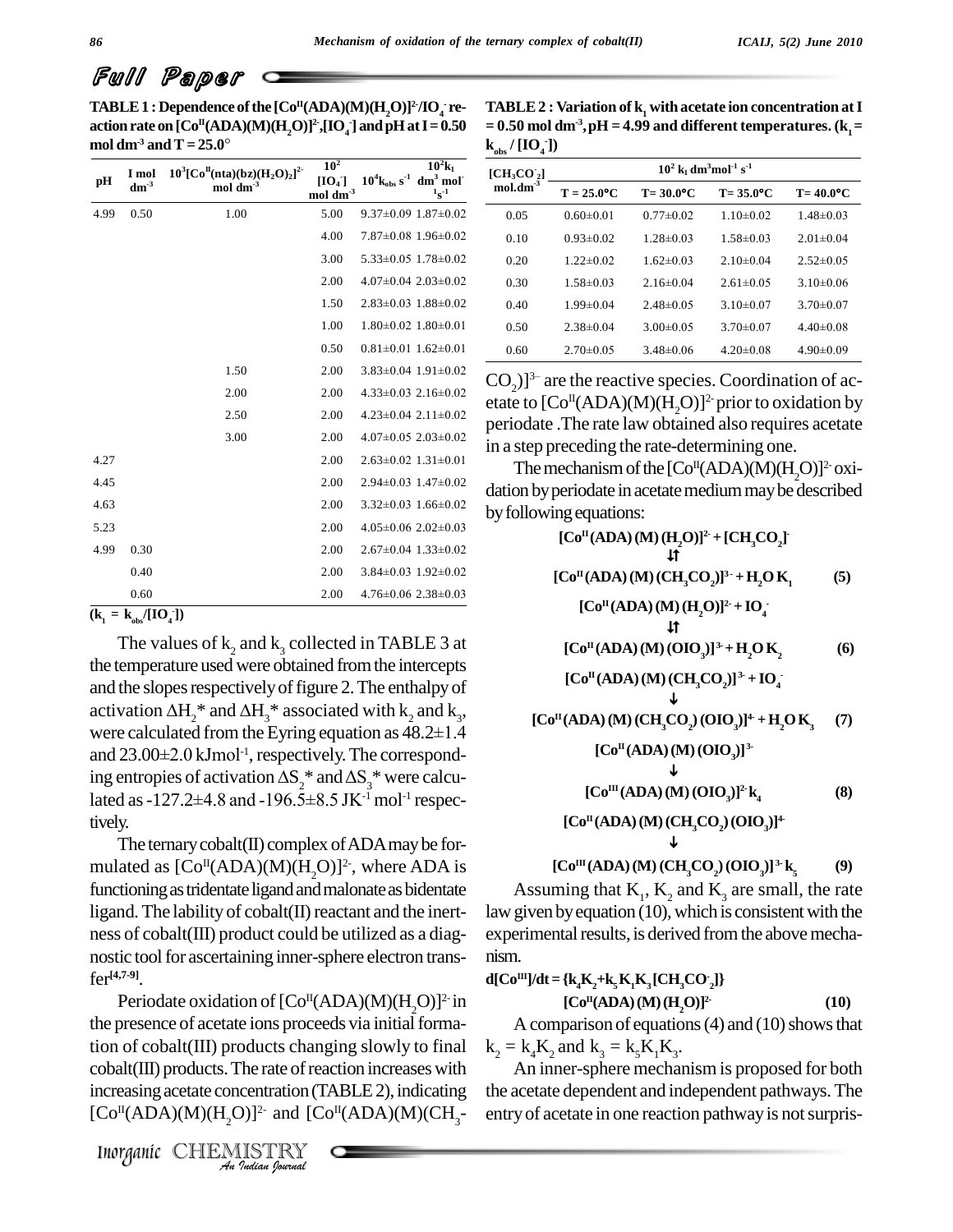|    | Temp. (°C) $10^2$ k <sub>2</sub> (dm <sup>3</sup> mol <sup>-1</sup> s <sup>-1</sup> ) $10^2$ k <sub>3</sub> (dm <sup>6</sup> mol <sup>-2</sup> s <sup>-1</sup> ) |                 | R |  |  |
|----|------------------------------------------------------------------------------------------------------------------------------------------------------------------|-----------------|---|--|--|
| 25 | $0.477 \pm 0.08$                                                                                                                                                 | $3.75 \pm 0.29$ |   |  |  |
| 30 | $0.677 \pm 0.08$                                                                                                                                                 | $4.67 \pm 0.36$ |   |  |  |
| 35 | $0.949 \pm 0.08$                                                                                                                                                 | $5.46 \pm 0.42$ |   |  |  |
| 40 | $1.284 \pm 0.08$                                                                                                                                                 | $6.10 \pm 0.47$ |   |  |  |

TABLE 3 : Variation of acetate-independent rate constant  $k_2$ <br>and acetate dependent rate constant  $k_3$  with temperature<br>Temp. (°C)  $10^2 k_2 (dm^3 mol^{-1} s^{-1}) 10^2 k_3 (dm^6 mol^{-2} s^{-1})$ 

ing asseveral ligands are known to coordinate to the complex [Co II(ADA)(M)(H2O)] 2-**[19]**.

The mechanism of oxidation of the  $[Co<sup>{II}</sup>(ADA)$ - isol  $(M)(H<sub>2</sub>O)<sup>2</sup>$  by periodate proceeds via an inner-sphere mechanic electron transfer mechanism in which the formation of initial cobalt $(III)$  product slowly converted to a final cobalt(III) product **[6-8]**. Outer-sphere electron transfer would lead directly to the formation of final cobalt(III) product<sup>[10-12]</sup>. Periodate ion is capable of acting as a pensa ligand, as evidenced from its coordination to copp er(III) **[20]**and nickel(IV) **[21]**.

The negative entropies of activation for redox re-<br>actions between reactants with charges of the same sign are largely the result of the charge concentration on encounter complex formation, which causes substantial mutual ordering of the solvated water molecules<sup>[22]</sup>. The excell indicated by the positive enthalpy of activation value and hence, the contributions of  $H^*$  and  $S^*$  to the rate constant seem to compensate each other. This suggests and hence, the contributions of  $H^*$  and  $S^*$  to the rate<br>constant seem to compensate each other. This suggests<br>that the factors controlling  $\Delta H^*$  must be closely related constant seem to compensate each other. This suggests<br>that the factors controlling  $\Delta H^*$  must be closely related<br>to those  $\Delta S^*$ ; therefore the solvation state of the activated complex would be important in determining to those  $\Delta S^*$ ; therefore the solvation state of the acti- $H^{*(22)}$ . Also, the oxidation of the cobalt(II) complex  $\frac{H^{*(22)}}{R}$ to the cobalt $(III)$  complex by periodate is thermodynamically favorable<sup>[11]</sup>. The relatively low enthalpies of activation calculated for the  $k_3$  and  $k_7$  process for both reactions is probably due to the formation of  $[Co<sup>II</sup>(ADA)(M)(CH<sub>3</sub>CO<sub>2</sub>)(OIO<sub>3</sub>)]<sup>4</sup>$  and  $[Co<sup>II</sup>(ADA)-11]$  $(M)(H_2O)(I<sup>VII</sup>)$ <sup>3-</sup> being exothermic.

Enthalpies and entropies of activation forthe oxi dation of ternary complexes of cobalt(II),  $[Co<sup>H</sup>(nta)(bz)(H<sub>2</sub>O)<sub>2</sub>]^{2-[23]}, [Co<sup>H</sup>(ADA)(M)(H<sub>2</sub>O)]^{2},$  $[Co<sup>H</sup>(nta)(ox)(H<sub>2</sub>O)<sub>2</sub>]^{3-[8]}, [Co<sup>H</sup>(nta)(T)(H<sub>2</sub>O)]^{3-[24]}$  and [4] F.I<br>  $[Co<sup>H</sup>(nta)(Ma)(H<sub>2</sub>O)<sub>2</sub>]^{3-[24]}$  with periodate are collected (1<br>
in Table. A plot of  $\Delta H^*$  versus  $\Delta S^*$  for these com- [5] H.  $[Co<sup>II</sup>(nta)(Ma)(H<sub>2</sub>O)<sub>2</sub>]$ <sup>3-[24]</sup> with periodate are collected (1) plexes is shown in figure 3. Similar linear plots were found for a large number of redox reactions<sup>[25,26]</sup> and [6] A. for each reaction series a common rate-determining step

**TABLE 4 :** Values of  $\Delta H^*$  and  $\Delta S^*$  for the oxidation of ternary

| $\cosh(t)$ complexes by periodate |                                                                                                 |            |                         |  |  |
|-----------------------------------|-------------------------------------------------------------------------------------------------|------------|-------------------------|--|--|
|                                   | Reference $-\Delta S^*$ (JK <sup>-1</sup> mol <sup>-1</sup> ) $\Delta H^*(KJ \text{ mol}^{-1})$ |            | Complex                 |  |  |
| 23                                | $20 \pm 140$                                                                                    | $2 \pm 17$ | $[CoH(nta)(bz)(H2O)2]2$ |  |  |
| This work                         | $8 \pm 196$                                                                                     | $2 \pm 23$ | $[CoH(ADA)(M)(H2O)]2$   |  |  |
| 8                                 | $18 \pm 248$                                                                                    | $4 \pm 36$ | $[CoH(nta)(ox)(H2O)2]3$ |  |  |
| 24                                | $3 + 2527$                                                                                      | $2 \pm 49$ | $[CoH(nta)(T)(H2O)]3$   |  |  |
| 24                                | $28 \pm 311$                                                                                    | $3 \pm 59$ | $[CoII(nta)(Ma)(H2O)]3$ |  |  |

mutual ordering or the solvated water molecules<sup>[221]</sup>. The excellent correlation often observed between  $\Delta S^*$  and intramolecular electron transfer step is endothermic as  $\Delta H^*$  mainly reflects the fact that both therm is proposed. An excellent linear relationship is seen; this isokinetic relationship lends support to a common mechanism for the oxidation of  $\text{cobalt}(\Pi)$  complexes, reported here, by periodate. This consists of periodate ion coordination to the cobalt(II) complexes in step preceding the rate-determining intramolecular electron transfer within the precursor complex.Isokinetic com pensation between  $\Delta H^*$  and  $\Delta S^*$  in a series of related reactions usually implies that one interaction between the reactants varies within the series, the remainder of the mechanism being invariant<sup>[27]</sup>. The electron transfer reactivities of these complexes with periodate are comparable, as the coordination of periodate with these complexes are identical. All of this suggests that the parable, as the coordination of periodate with these<br>complexes are identical. All of this suggests that the<br>excellent correlation often observed between  $\Delta S^*$  and  $\overline{\mathbf{c}}$  $\Delta H^*$  mainly reflects the fact that both thermodynamic parameters are in reality two measures of the same thing, and that measuring a compensation temperature is just a rather indirect way of measuring the average tem perature atwhich the experiments were carried out.As this temperature will often be in a range that the experimenter expects to have some biological significance, it is not surprising if the compensation temperature turns out to have a biologicallysuggestive value **[28]**.

### **REFERENCES**

- **[1]** F.ACotton,G.Wilkinson;Advanced InorganicChemistry, 5 th , Edn., Wiley, 569 **(1988)**.
- **[2]** Y.Sulfab; J.Inorg.Nucl.Chem., **38**, 2271 **(1976)**.
- **[3]** D.J.B.Galliford, J.M.Ottaway; Analyst, **91**, 415 **(1972)**.
- **[4]** F.R.El-Ziri, Y.Sulfab; Inorg.Chim.Acta., **25**, 15 **(1977)**.
- **[5]** H.A.Ewais, S.A.Elroby, M.A.Habib; Trans.Met. Chem., **35**, 73 **(2010)**.
- Elroby, M.A.Habib; Trans.Met.<br>**)10**).<br>k, Y.Sulfab; J.Inorg.Nucl.Chem.,<br>Inorganic CHEMISTRY **[6]** A.A.Abdel-Khalek, Y.Sulfab; J.Inorg.Nucl.Chem., **43**, 3257 **(1981)**.